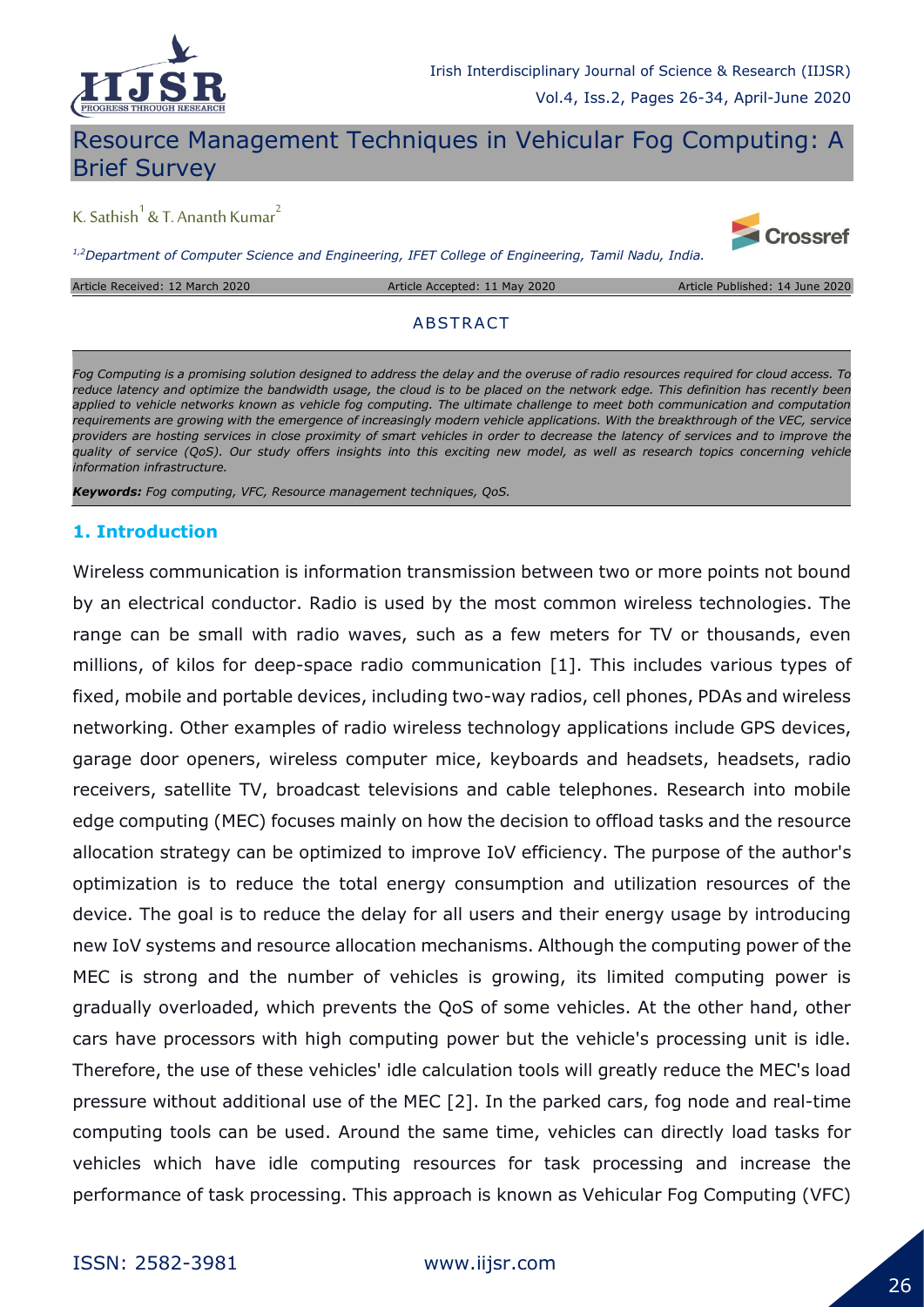

[3]. VFC still faces some difficulties, however. For vehicles with idle computing power loyalty to the IoV unconditionally. However, cars are private property in real situations and require other rewards. The incentive vehicles provide computing resources, i.e. the VFC offers incentives to vehicles that supply services. Such vehicles obtain such advantages so that they can use the IoV device tools (space for storage, frequency tools, etc.). The more money the vehicles contribute, the greater the benefits the vehicles get. In an optimization algorithm for the allocation of computing resources and the discharge of tasks, the system provides certain rewards to vehicles which pay tribute to resources, but the article does not show clearly the intent of the reward. A fair incentive program is therefore required to enable vehicles to contribute resources. In the meantime, vehicles can use these incentives to swap system resources for vehicle network to boost system performance. The use of traditional offloading and allocation of resources in MEC and VFC complicating the method by using the Lagrange multiplier technique to take decisions on offloading using a game-theoretical approach and to assign resources. To raising the complexity of the system, growing work has centered on the scenarios.

Vehicle-to-vehicle and vehicle-to-infrastructure communications via Dedicated Short Reach Communications (DSRC) are available via an ad hoc Vehicle Network (VANET). VFC 's main purpose is to convey safety messages between vehicles. Vehicle ad hoc network is a series of wireless communication vehicles spontaneously forming a network while on the road. Vehicles cooperate to provide security-related information via multi-hop routes without central administration being necessary. The distribution of safety information between road vehicles helps drivers anticipate and maneuver hazardous events to prevent potentially harmful events. VANET's goal is to provide passenger safety by exchanging car traffic danger information in real-time with timely and efficient wireless communication between vehicles. Including security services, VANET can also provide high-speed Internet access on-board infotainment facilities. VANET communication is complicated by its distinctive VANET topology and complex wireless signal environment. The movement of vehicles is subject to street maps, traffic signals, legislation and movement of the vehicles around them. The distribution of vehicles is thus highly uniform and the connectivity is highly random. Moreover, the inevitable use of the common safety control channel makes communication highly vulnerable to collisions and interference both from visible and hidden nodes. Single VANET characteristics give rise to difficult research issues in the field of the transmission and routing of information. Vehicles' ad hoc network applications vary from road safety applications directed at the automobile or driver to entertainment and commercial applications of collaborating technologies. Due to high node mobility, fast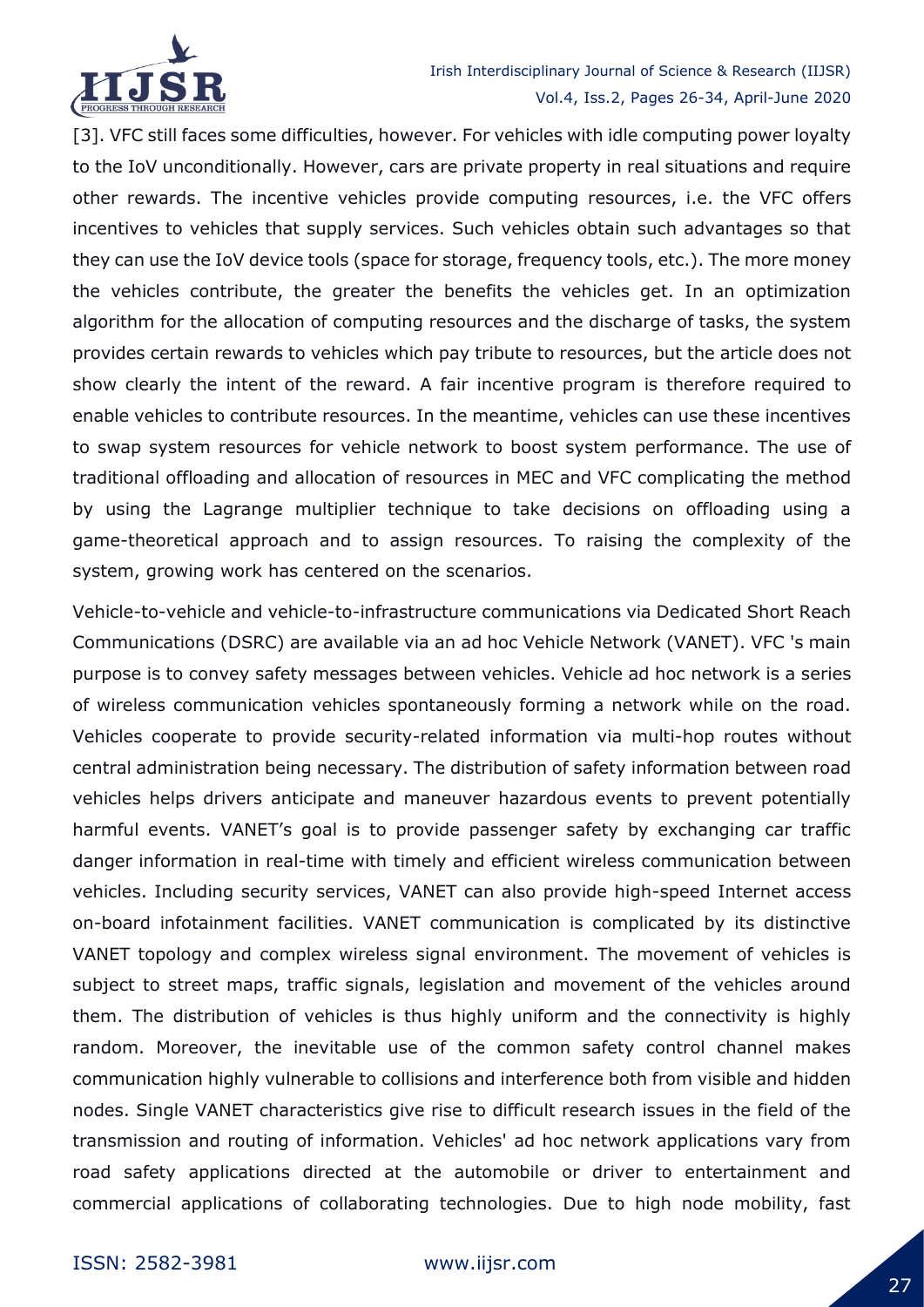

changing network topology appears to change frequently in VANET. Potentially unbounded network Size: in one city, multiple cities or even a nation, VANET could involve vehicles. Therefore, all protocols for VANET must be rendered for realistic applications. While advanced vehicle applications continue to develop, the challenges in meeting both communication and computing demands are increasingly prominent. Different vehicle systems and services remain in the design process and cannot be applied in daily life without good communication and technical help. It is, therefore of great importance to solve this problem. Current solutions, including cellular networks, roadside units (RSUs) and mobile cloud computing, are far from ideal as their implementation cost is highly dependent. Considering a large number of cars in urban areas, it provides tremendous potential and benefit to use such underused vehicle tools. We, therefore, conceive of vehicles as communication and computation infrastructures called Vehicle Fog Computing (VFC). This architecture uses a shared multitude of user customers or near-user edge devices to communicate and machine, based on efficient use of individual vehicle communication and computation resources [4]. The quality of services and applications can be significantly improved by adding the abundant resources of individual vehicles. Through addressing, in particular, four types of moving and parked vehicles scenarios as contact and computational infrastructure, we perform a systematic study of the VFC's capacities. We uncover a fascinating relationship between contact, connectivity and mobility, and we also discover the characteristics of car-parking behaviour, which benefit from understanding the use of vehicle resources. Finally, we discuss the challenges and open issues of the VFC system as infrastructure. Our analysis offers insights into this exciting new model and research topics on vehicle information infrastructures.

### **2. Literature Survey**

The efficiency of a contact link proposed by Xiaoting Ma et al in-vehicle relay networks has a significant effect on secure and efficient communication demands. Many of the previous research centred on the effect of the relay risk on communication, while the effect of packet collision has received little attention [5]. The number of vehicles is proportional to the likelihood of relays in complex mobile situations, while the probability of data packet collision is proportional. The efficiency of communication in the relay network is impaired by vehicle density and packet collision. This situation encourages them to research networking on the basis of carrier sense multiple accesses with crash avoidance in vehicle relay networks. Next, the relationships between the density of a vehicle, vehicle speed, the likelihood of packet collisions and the frequency of relay relays are investigated. Second, due to the high-speed movement of the vehicles, an analysis model is conducted to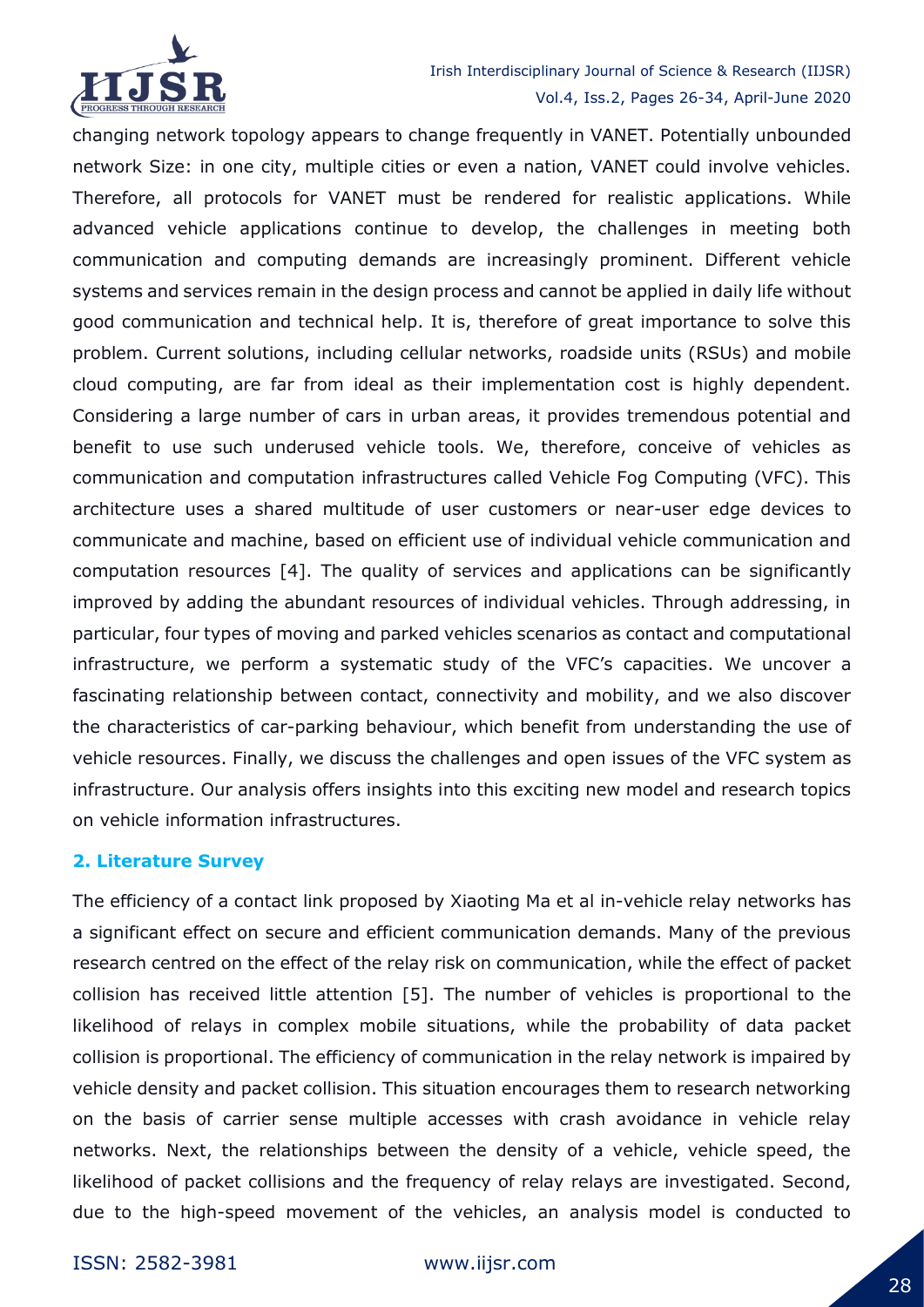

determine the downlink efficiency in relay communication networks in view of mobility of vehicle nodes. Finally, a platoon scheme is proposed to reduce the probability of a packet collision, taking into account the vehicle density and backoff windows for 2018 vehicle-to-road communication.

Junhui Zhao et al., are a collaborative method focused on MEC and cloud computing, which offload car services into vehicle networks [6]. A problem of cloud-MEC collaborative computing offload is formulated by jointly optimizing the downloading computing decision and the allocation of computational resources. Since the problem is non-convex and NP-hard, we propose a joint offloading and optimization of resources (CCORAO) and the design of a distributed CCORAO offloading and resource algorithm for the CCORAO scheme to reach the optimization solution. The simulation results show that the proposed algorithm can effectively improve the utility of the system and its calculation time, particularly for the scenario where the 2019 calculation resources of the MEC servers do not meet demands.

VANET is hybrid in architecture and versatility, making it distinct from other ad hoc networks [7]. VANET is critical because vehicles start to have smart embedded devices on-board. Those on-board units (OBUs) include the CAPU, sensors, GPS devices, communication devices, cameras and EDR. All these components promote ITS help VANET communication. Thus the industry is improved immensely by offering facilities for cooperative driving and instruments that can help to minimize traffic congestion, prevent collisions, provide alternative route education and monitoring in a variety of fields. Vehicles have large and underused tools for computing, coordination, positioning, storage and sensing. Such computing capacities of automobiles are combined to act as an enormous farm of moving computers [8]. To support cloud computing to address these problems in full, MEC took place in academia and industry [9]. The MEC moves cloud services to the radio network (RAN) and offers cloud computing capabilities near to mobile users [10]. This will further reduce the delay and ensure that the calculation deload method is connected to high bandwidth. In addition, numerous studies have been proposed in recent years for MEC computation offloading in cellular networks. The technology focuses primarily on increasing system efficiency by optimizing the decision to discharge and allocating resources effectively [11]. Through optimizing the strategy for offloading computations and the allocation of resources, the literature reduced total costs of energy, processing and delays for all applications and users' energy consumption was minimized.

Mahmudun Nabi et al. prove that it is also NP-hard who is challenging to find a minimum cost schedule for a single job over unrelated devices [12]. We then have an absolutely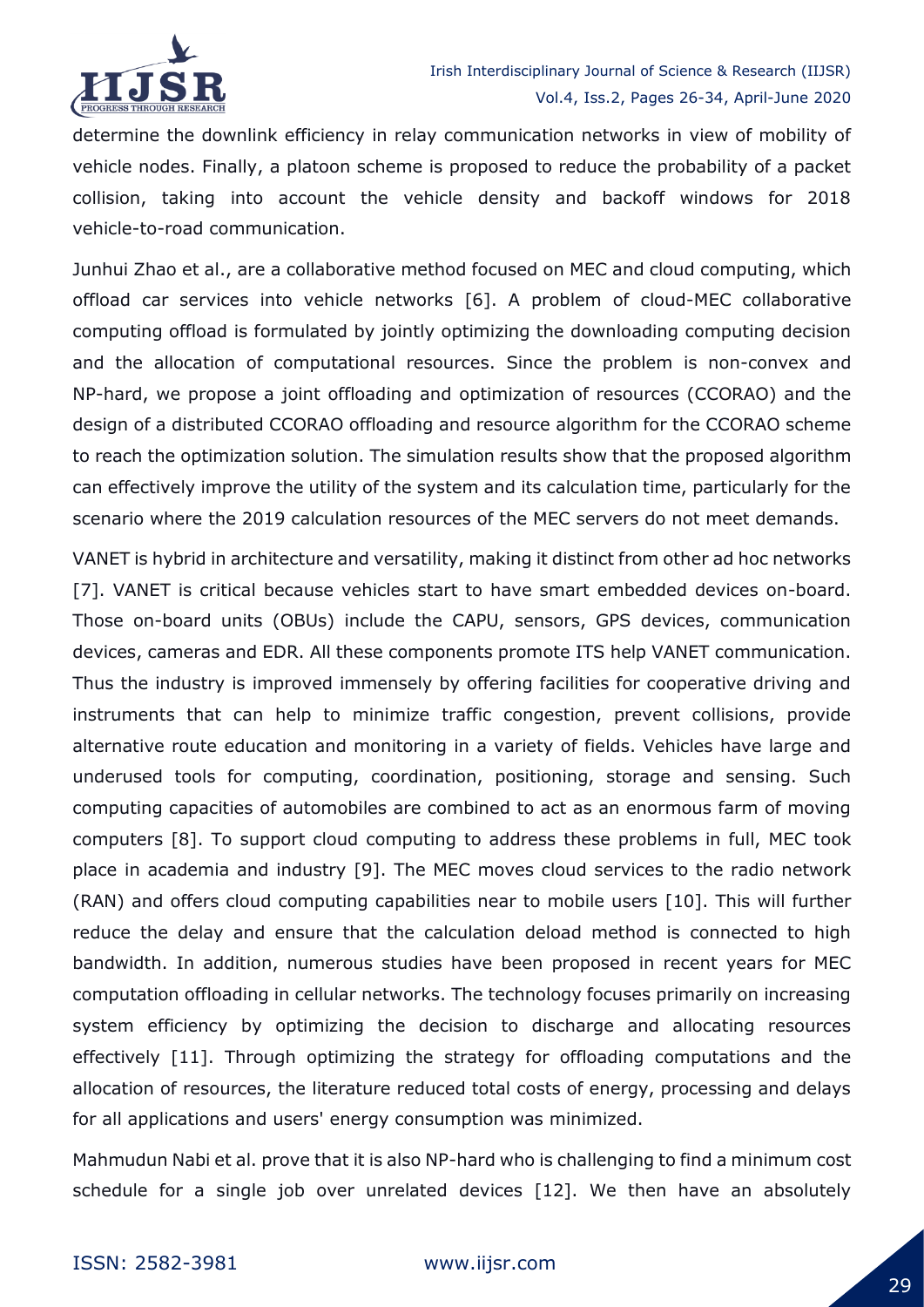

## Irish Interdisciplinary Journal of Science & Research (IIJSR) Vol.4, Iss.2, Pages 26-34, April-June 2020

polynomial-time approximation method and a greedy approximation for a single function. Such algorithms are applied to the preparation of n projects. We validate our algorithms through extensive simulations using synthesized data, as well as real data extracted from traces of vehicle mobility and grid computing. The writers proposed a distributed edition in Renowned framework for providing security protection and enhancing network performance in vehicle edge computing implementation. In [13], the authors developed a contract-based offloading program in cloud-enabled vehicle networks, optimizing the allocation of the computing resources in order to optimize the advantage of the MEC service provider. In an online vehicle setting, an efficient service delivery mechanism was built [14]. The authors in [15] proposed an efficient distributed offloading computation algorithm to enable optimal vehicle offload decisions on vehicle networks. In order to optimize the use of underused vehicle computing resources, Feng et al. proposed an autonomous vehicle edge (AVE) framework for the management of vehicles' idle computing resources [16]. Hou et al. regarded slow-moving and parked vehicles as an infrastructure to provide computer resources to computer-intensive vehicle-related computing tasks [17].

Suzhi Bi et al., proposed a Deep Reinforcement learning-oriented Online Offloading System (DROO) that implements a deep neural network as a scalable solution to learn from the experience of binary removal decisions [18]. It removes the need to solve problems of combinatorial optimization and thus significantly reduces the code complexity in large networks. We propose an adaptive procedure to further reduce the complexity, which adjusts automatically the parameters of the DROO flying algorithm. The proposed algorithm can achieve near optimal efficiency while reducing the processing time substantially by more than one order of magnitude in comparison with the current optimization methods, the numerical results show. For instance, the CPU latency of DROO is less than 0:1 second in a 30-user network, which makes real-time and optimal download feasible even in a fast-deciding environment. Methods of heuristic local search [19] and convex relaxation [20] are proposed to reduce computational complexity.

Amal A. Alahmadi et al., suggested a new method to optimize network capacity and transmission Consumed in a cloud operator's data center. The centralized cloud and/or the shaped vehicular clouds are optimally configured to minimize the overall energy usage of the centralized cloud by reducing the average workload and network traffic [21]. In addition, tasks between vehicle clouds are restricted by completing tasks. Our proposed method is evaluated using a linear mixed integer (MILP) model where two approaches to task assignment have been taken into account: a single task assignment and a distributed task. For the first approach, each function is not divided into many clouds, although in the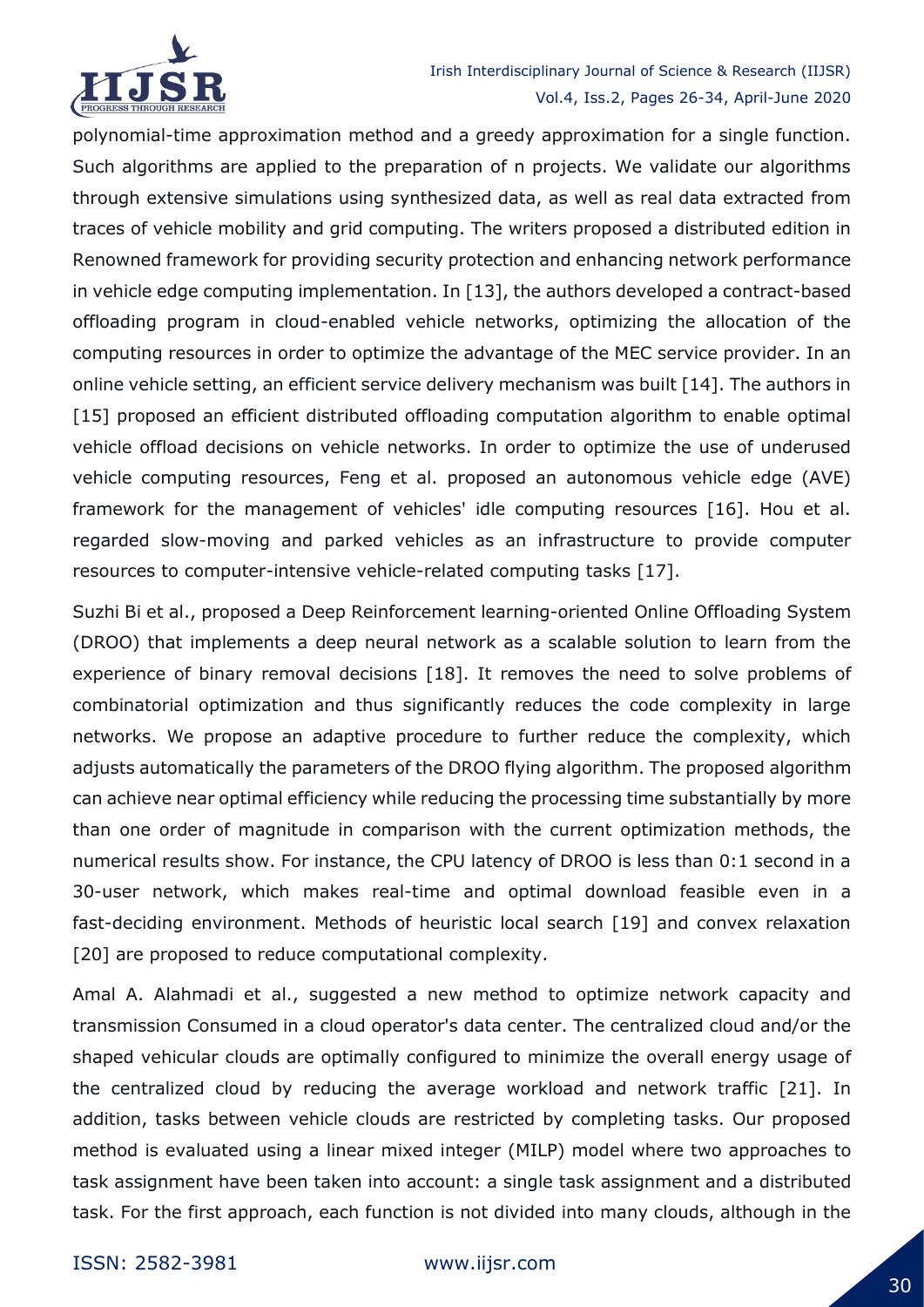

second approach splitting is allowable. In the first approach, power usage of the centralized cloud was decreased by 45% and 60% compared to those in which all activities were assigned only to the centralized cloud. The higher energy saving for the consolidated cloud in the second approach is because the vehicle clouds have a higher operating load than the one-task solution, averaging 37 percent more workload.

Xiaojuan Wei et al. define the model of the offloading system and have an innovative architecture called "MVR" which contributes to mobile edge computing offloading [22]. The thesis on joint energy optimization between battery-enabled RSUs and EVs remains vacant. In order to meet both the required service needs of EVs and achieve Nash balance on the advantages of both EVs and RSUs, we have built an intelligent IEAF energy harvesting system based on V2I communications.

Zhaolong and Ning et al., proposed a technique for achieving network response in real-time and place. Since the concepts and usage case of VFC is in the initial phase, this article initially developed a three-layer VFC model to enable distributed traffic management in order to minimize the time to respond to events collected and reported by cars throughout the whole of the city. Our model is validated by a real-world taxi trajectory performance analysis [23]. Finally, certain research challenges and open issues are summarized and emphasized for VFC-enabled traffic management. Moving vehicles is used to facilitate cloud computing applications for terminals. If the cloud is overloaded, the resources available for resource consuming computing in vehicles can be scheduled to reduce the process delay. The VFC definition was implemented in [24], using both stationary and moving vehicles as device and communication infrastructures. A quantitative analysis was conducted on fog capacity and the relationship between contact efficiency and capacity and mobility of vehicles.

In filling the gap, this study evaluated the collaboration between cloud computing and MEC, including the impact of car speed on the offloading calculation scheme to design a collaborative calculation offloading scheme in the vehicle network for a cloud-assisted MEC. This survey reveals the major drawbacks of vehicular fog computing, such as the utilization of resource is inefficient. The Latency is high while sending messages. The Communication made is not reachable to all vehicles and Offloading is not done in the peak time.

#### **3. Conclusion**

The main objective of this survey is to review the resource management techniques in vehicular Fog Computing, between fog nodes (vehicles) and the base station and to minimize confusion and discharge vehicle collisions when vehicles simultaneously unload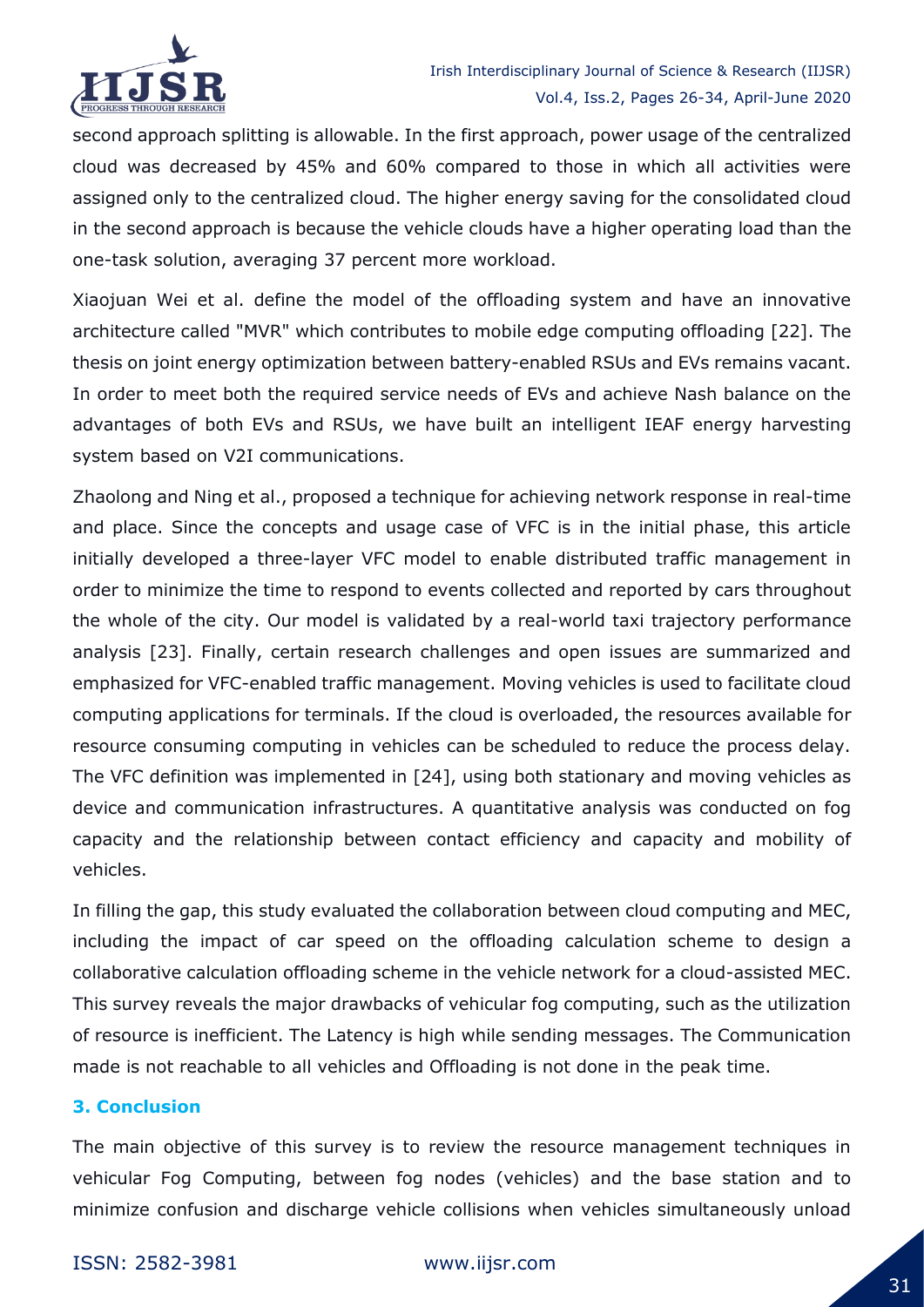

tasks. The aim of VFC is to use certain notifications, like the spread of alert messages, to report an accident between cars to reduce the likelihood of a collision. A key aim of VFC is to improve road safety through the use of wireless communication and internet. The drawbacks are revealed above and further it can be modified for better results.

#### **References**

1. Das, Manoranjan, and Benudhar Sahu. "Effect of Buffer Size on Performance of Wireless Sensor Network." Advances in Intelligent Computing and Communication. Springer, Singapore, 2020. 432-437.

2. Rahman, Anis Ur, et al. "Context-aware opportunistic computing in vehicle-to-vehicle networks." Vehicular Communications 24 (2020): 100236.

3. Ning, Zhaolong, Jun Huang, and Xiaojie Wang. "Vehicular fog computing: Enabling real-time traffic management for smart cities." IEEE Wireless Communications 26.1 (2019): 87-93.

4. Hoque, Mohammad Aminul, and Ragib Hasan. "Towards an Analysis of the Architecture, Security, and Privacy Issues in Vehicular Fog Computing." Proceedings of IEEE Southeastcon. 2019.

5. Ma, Xiaoting, et al. "Carrier sense multiple access with collision avoidance-aware connectivity quality of downlink broadcast in vehicular relay networks." IET Microwaves, Antennas & Propagation 13.8 (2019): 1096-1103.

6. Zhao, Junhui, et al. "Computation offloading and resource allocation for cloud assisted mobile edge computing in vehicular networks." IEEE Transactions on Vehicular Technology 68.8 (2019): 7944-7956.

7. Gupta, Shashank K., Jamil Y. Khan, and Duy T. Ngo. "Clustered Multicast Protocols for Warning Message Transmissions in a VANET." 2019 IEEE Vehicular Networking Conference (VNC). IEEE, 2019.

8. Sun, Peng, and Nancy Samaan. "A Novel VANET-Assisted Traffic Control for Supporting Vehicular Cloud Computing." IEEE Transactions on Intelligent Transportation Systems (2020).

9. Li, Hongjia, et al. "Moving to Green Edges: A Cooperative MEC Framework to Reduce Energy Demand of Clouds." 2019 IEEE Globecom Workshops (GC Wkshps). IEEE, 2019.

10. Aliyu, Ahmed, et al. "Cloud computing in VANETs: architecture, taxonomy, and challenges." IETE Technical Review 35.5 (2018): 523-547.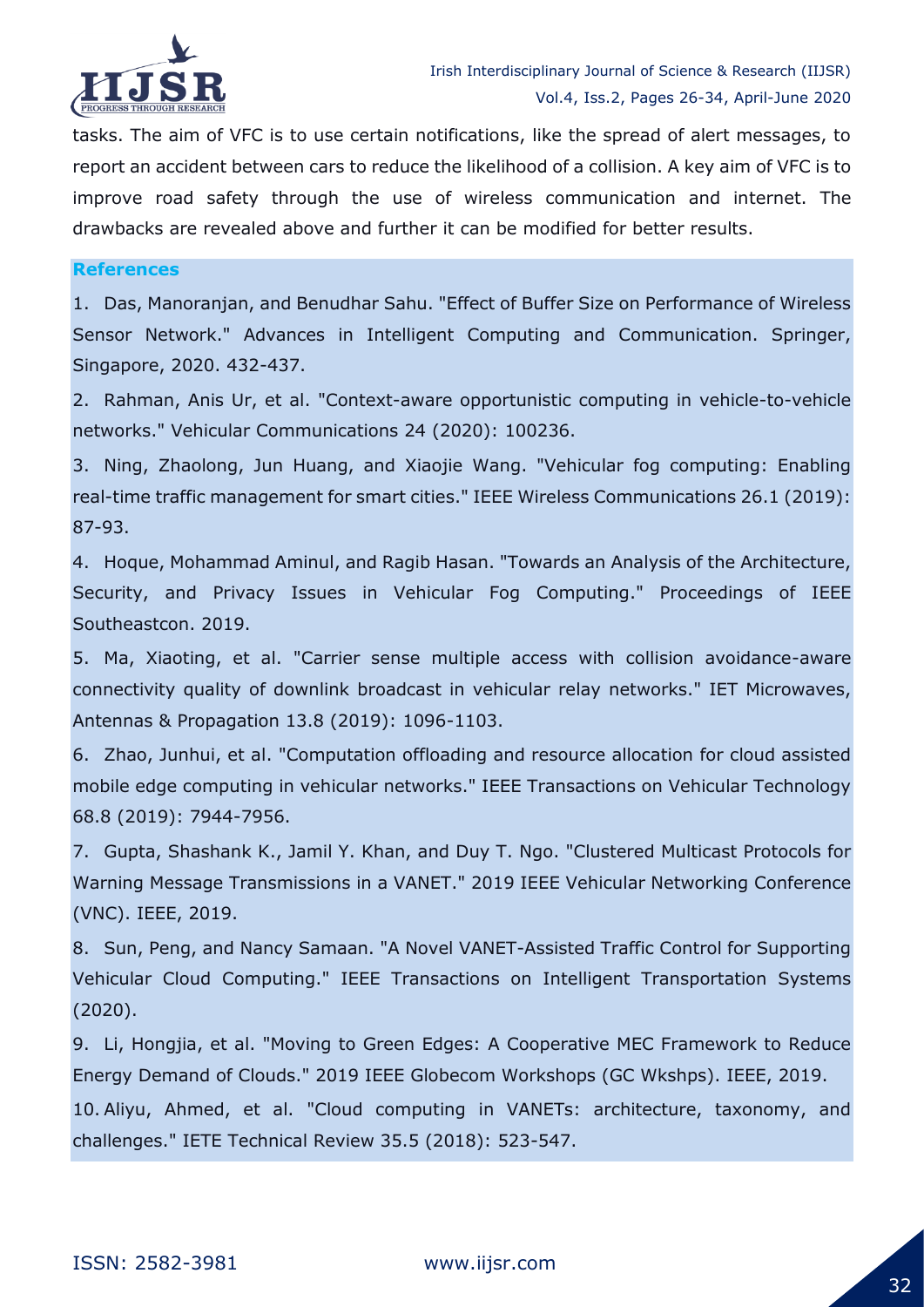

11. Al-Badarneh, Jafar, et al. "Cooperative mobile edge computing system for VANET-based software-defined content delivery." Computers & Electrical Engineering 71 (2018): 388-397.

12. Nabi, Mahmudun, et al. "Resource assignment in vehicular clouds." 2017 IEEE International Conference on Communications (ICC). Ieee, 2017.

13. Zhang, Ke, et al. "Delay constrained offloading for mobile edge computing in cloud-enabled vehicular networks." 2016 8th International Workshop on Resilient Networks Design and Modeling (RNDM). IEEE, 2016.

14. Wang, Ruhai, et al. "Optimal RTO timer for best transmission efficiency of DTN protocol in deep-space vehicle communications." IEEE Transactions on Vehicular Technology 66.3 (2016): 2536-2550.

15. Ranadheera, Shermila, Setareh Maghsudi, and Ekram Hossain. "Mobile edge computation offloading using game theory and reinforcement learning." arXiv preprint arXiv:1711.09012 (2017).

16. Feng, Jingyun, et al. "AVE: Autonomous vehicular edge computing framework with ACO-based scheduling." IEEE Transactions on Vehicular Technology 66.12 (2017): 10660-10675.

17. Li, Liang, Yunzhou Li, and Ronghui Hou. "A novel mobile edge computing-based architecture for future cellular vehicular networks." 2017 IEEE Wireless Communications and Networking Conference (WCNC). IEEE, 2017

18. Huang, Liang, Suzhi Bi, and Ying Jun Zhang. "Deep reinforcement learning for online computation offloading in wireless powered mobile-edge computing networks." IEEE Transactions on Mobile Computing (2019).

19. Mavrovouniotis, Michalis, Felipe M. Müller, and Shengxiang Yang. "Ant colony optimization with local search for dynamic traveling salesman problems." IEEE transactions on cybernetics 47.7 (2016): 1743-1756.

20. Fazelnia, Ghazal, et al. "Convex relaxation for optimal distributed control problems." IEEE Transactions on Automatic Control 62.1 (2016): 206-221.

21. Alsulami, Osama Zwaid, et al. "Networking and processing in optical wireless." arXiv preprint arXiv:1907.09544 (2019).

22. Xu, Xiaolong, et al. "A heuristic offloading method for deep learning edge services in 5G networks." IEEE Access 7 (2019): 67734-67744.